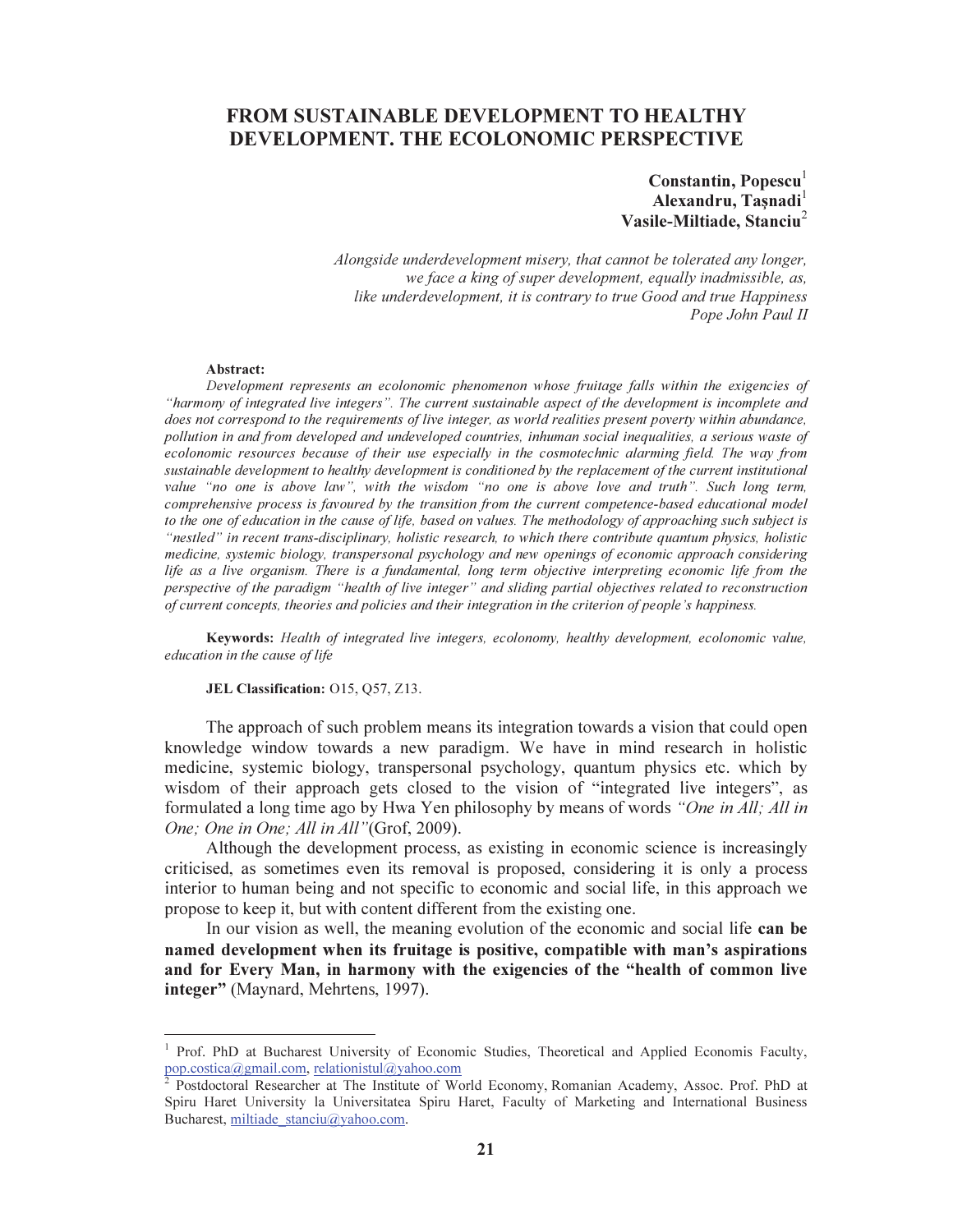## 1. An Epistemological Challenge: "Health of Common Live Integer"

For some time, the scientific world has lived a complex process for changing the dominant paradigm, based on the based on the conquests of classical knowledge, with a new interpretation from holistic, systemic perspective as "integrated integers". In this respect, transdisciplinary research consider Earth planet as a "live and conscious" organism (Capra, 2004), whose "systemic wisdom" is based on the harmony of "integrated integers".

"Common live integer" is, in our opinion, made up of natural, pre-existent environment and environment created by man, in dynamic interdependency relations.

Within natural environment, according to "systemic wisdom", life invented sexuality, as base of its diversity and death as support for individuality. The man-created environment is **ability-answer** to "nature avarice" in the form of "environment system" concretized in: family environment, where love as devotedness is learned, communitarian environment, where the worship of partisanship to solidarity, communion and compassion is revealed, labour environment ensuring occupation as imperative of life, in accordance with a certain division, societal environment making us live in harmony and motherland environment where roots of culture of live and conscious people is formed (Popescu, 2011).

The invention of the human-created environment is known as education whose role is producing transformation from the inside towards Human Man (Krishnamurti, 2012).

Evolution of natural life and human-created economic, social, spiritual life has only one role, making education fruitage help forming sensitive human being, able to grow up in liberty and responsibility, in solidarity and communion, in compassion and harmony.

The common element of internal transformation as human being development is materialized in forming their capacity to defeat suffering and to gain happiness (Dalai Lama, 2010). This meaning of life in human-created environment can be reached by means of education in love and full understanding of life (Krishnamurti, idem, p.25).

Any live, natural or human-created (family, community, organization, institutions, society) system is defined by health of integrated integers forming it. At the level of Earth planet, as live and conscious organism, the homeostasis of this process is ensured by selforganization and self-adjustment within harmony principle, characterized by tuning, coherence and resonance (Laszlo, Currivan, 2011).

Also within human-created environment, live matter as economic, social etc. life can be healthy or sick. Healthy in terms of the way that processes defining them ensure the dynamic balance for integrated integers, being always in harmony with the exigencies of the next system. From here, it results in our opinion as well that the health of the humancreated environment is conditioned by the health of the natural environment, as the health of the natural environment is the most favourable premise for the evolution in health of live human-created systems. In this respect, we propose that the health of the common live integer should become the optimum criterion for economic and social life evolution, depending on which we evaluate whether this is on the normal and desirable direction or on the opposite direction.

The concepts of healthy families, healthy communities, and healthy institutions represent in our opinion the defining element in order to measure and evaluate the condition of economic and social life evolution (Popescu, Taşnadi, 2011).

A healthy economy, as economic life, is the one corresponding to dreams for better of people from all times and all places, being always in harmony with ecologic balance exigencies. Based on this highlight, we could state that what is healthy for man, family, community, organizations, institutions etc. should be healthy for natural environment as well. This means that all human activities that by their direct or indirect consequences endanger the health of common live integer can be considered as illegal and immoral".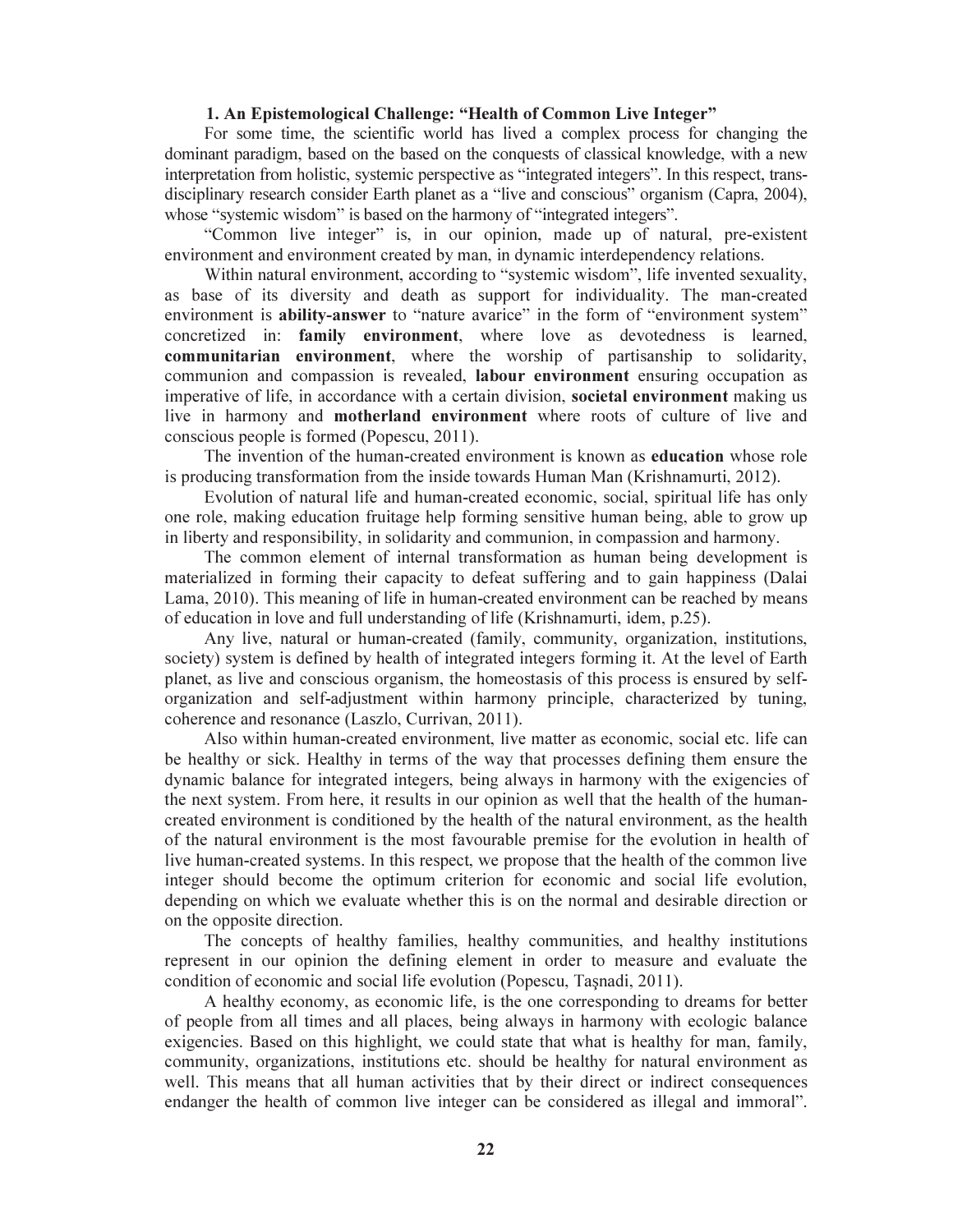Therefore, common and uncommon good has in the exigencies of integrated integers a unique evaluation criterion.

It is obvious that if we refer to economic life health, we can have an evaluation scale: highly healthy, healthy, slightly healthy, and healthy. Each of these steps of evolution for economic life health can be characterised by means of a system of criteria-indicators, with adequate variation limits, depending on field specific and on the way their evolution answers to the exigencies of economic life homeostasis. Instead of using concepts of developed or undeveloped, under development economy we propose concepts of healthy economy or unhealthy economy with scale levels we proposed.

In their thoroughness, criteria-indicators helping us evaluate various health levels of economic and social life must converge towards the sense of people's lives on this earth: to be happy!

If by consequences of choices made in economic, social, politic etc. life the constants of health of integrated integers are endangered, the fundamental premise of man's happiness is infringed, as "health is not everything, but you have nothing without health"!

Also in our opinion, it is therefore necessary that we evaluate development, representing sense positive evolution, as being healthy or unhealthy.

### 2. Use of Triads in Interpreting Human Behaviours

Getting closed to understanding "health of live integer" wisdom as unique, fundamental and irreplaceable criterion in evaluating and measuring evolution in humancreated environment is in our opinion tightly connected to using a methodological instrument that we call triad. Also in our interpretation, the triad concept defines an assembly of interdependent elements in sense connection with the exigencies of "health of live integer" (Popescu, idem, pp. 480-494).

Substantiating and using triads in interpreting human behaviours start from life principles in systemic vision defined as: *life as existence in relation, with you, with peers, with Divinity and with the elements of live integer*. This "existence in relation" must be evaluated as "exigency in relation", under objective conditions dominated by incertitude and limitation.

According to psychologist Viktor E Frankl, the human behaviour circumscribed to "tragic optimism" can be interpreted by means of tragic triad (TT) comprising in: suffering, guilt and death. Finding sense in each of these behaviours by means of science named logo therapy can help human being understand that life essence as "exigency in relation" is the responsibility of freedom of being (Frankl, 2009).

If the dominant of life as "exigency in relation" is incertitude, as the Nobel laureate in physics-chemistry, Ilya Prigogine, said, and death is the only certitude in this evolution about which a Nobel laureate in economy, Orio Giarini, talks, getting closed to understanding this cosmic context we are in means using a different triad that we call "freedom triad" comprising in: liberty in love, liberty in responsibility and in harmony. Such methodological instrument helps us understand from the perspective of exigencies of "health of live integer" that in man-created environment, not any freedom generates health and happiness, but that liberty which, as Einstein said, implies "a life made available in the cause of other lives" (Einstein, 2008). Such freedom triad helps us understand that deficits in love, responsibility and harmony encountered in life as "exigency in relation" represent the fundamental causes of any crisis: in family, in community, in labour organization, in society.

The real freedom from the sense perspective we talked about can be only in love, in responsibility and in harmony. Besides these, it can generate systemic pollution, human and world poverty, corruption, tax evasion etc., an increase of GDP as macro indicator producing negative externalities affecting "health of common live integer". Such economic increase is considered as "cancerous" (Capra, idem, p. 505).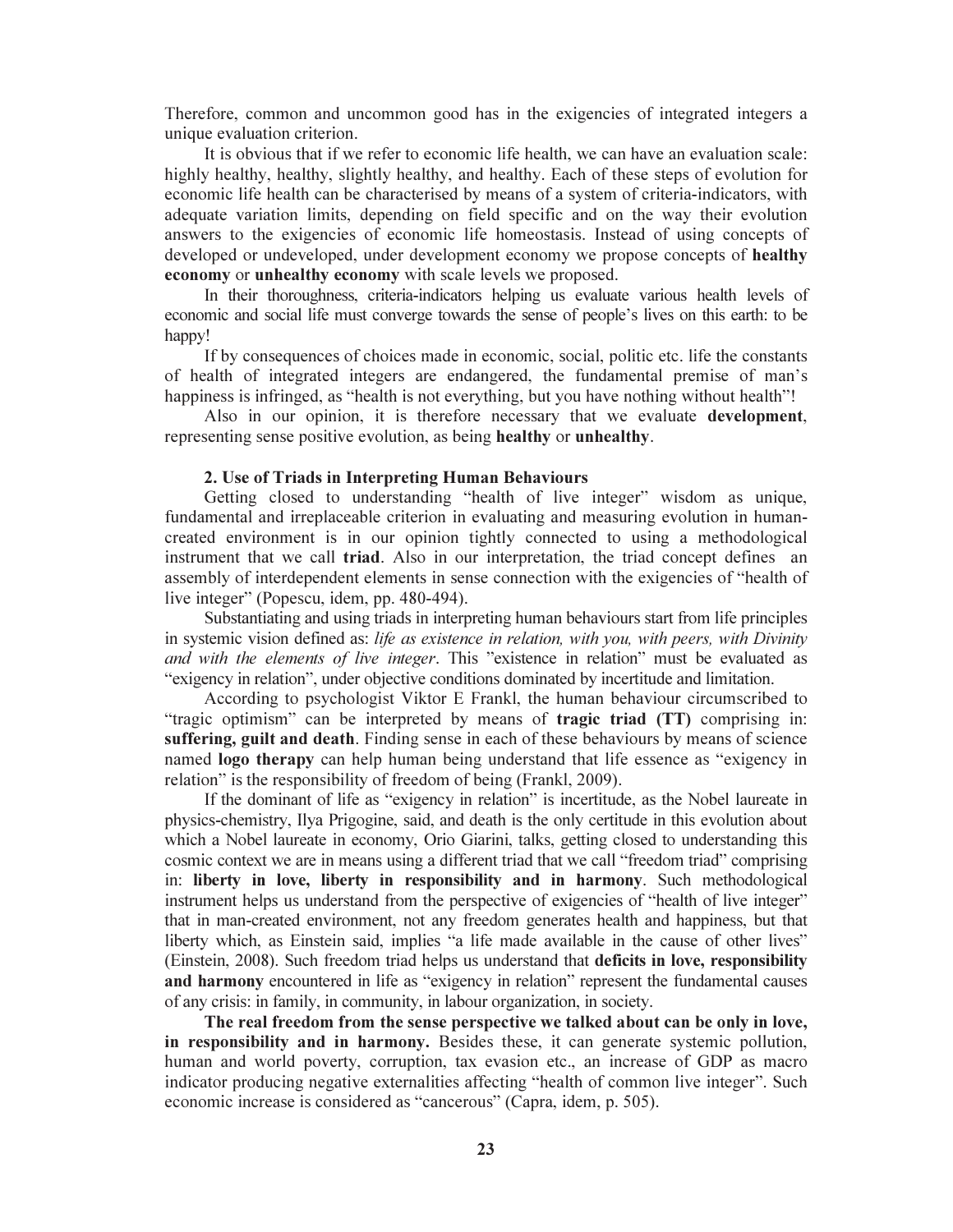As man-created environment is answer-ability to natural environment, from the perspective of people's aspirations towards happiness, it is normal to use as well as methodological instrument the holistic triad (HT) defined by the following components: limiting, incertitude and interdependency. Interpreting these components is able to allow us think and build an economic, social, political etc. life taking into account actual realities and not invented ones. In this spirit, Orio Giarini and Walter R. Stahel emphasize that *"only objective facts, namely those existing outside man, are the ones that matter. Facts become history after a human culture, a certain attitude reveal or ever create them. There is only one fact that imposes intrinsically, only one future certitude: death of both individual and our universe. Everything existing besides this certitude is life, incertitude, history thread, birth of new universes... A civilization represents a certain modality to live and create facts; it is a specific attitude towards life and towards acceptance of incertitude... It is exactly this incertitude, as source of life and responsibility, the one allowing us to believe in the possibility of a strategy for progress; due to this, no totalitarian concept or regimen can resist forever. Also, due to this we know that premises are constantly renewed, that hope is eternal, even under the worst circumstances"* (Giarini, Stahel, 1996).

Without understanding conditionality expressed by limiting, incertitude and open interdependencies we cannot think and build a healthy evolution of economic, social, political etc life. In this way we would be permanently outside objective reality.

Based on openings made by doctor Alfred Adler we also propose in order to interpret human behaviours the triad of life imperatives (TLI), defined by the following components: life lived, work and love (Adler, 2010). This knowledge instrument allows us understand that only together these imperatives can represent conditionality of man's happiness. Both excesses and deficits of life lived or work, of love without love represent fundamental causes for crises in family life, in the life of labour organizations, in the life of human communities and societies. For example, if we loved Earth, would we pollute it? If we loved child, and not the ideal about child, would we oblige him/her practice a profession he/she does not like? If we loved people, would we reduce their salaries and pensions in order to solve a crisis having other causes etc.?

Each third of these imperatives must be transposed in actions and facts of human and institutional behaviour so that economic, social, political etc. life should be in harmony with these exigencies and not in disharmony with themselves, in each human time lived.

As long as sensitive human being is an integral being, it is normal that when we study the consequences of behaviours to also use the integral being triad (IBT), defined by the following components: mind power, heart power and soul power. Each of them and all of them together represent the base for our choices under limiting and incertitude conditions about which we have talked. Use of this instrument allows us understand that the real world we want to create in economic, social, cultural etc. life in first inside us, in the "borrowed mind" (Osho, 2006), in the heart used to love and in the soul used to believe.

Maybe not arbitrarily, John Stuart Mill said that the force of a man having beliefs based on faith equals the force of 99 men driven only by interests. From the perspective of this triad, it is essential to understand that if we do not become inside us the change towards good that we want to take place in economic, social etc. life, as Gandhi said, we have no chance to be happy. This is why Grof, Laszlo, and Russell, as well as Havel, said that a "revolution of consciousness" is the only interior transformation that can help man grow up in liberty and responsibility for his/her own life, and for the life at the level of live integer as well (Laszlo, Grof, Russell, 2009). Such thesis is also connected to what Einstein stated: that we cannot exit the crisis using the thinking, the mind that provoked this crisis! This is why we also believe that today another "borrowed mind", is necessary, based on another paradigm generating man development as internal transformation (Pope Francisc, 2014).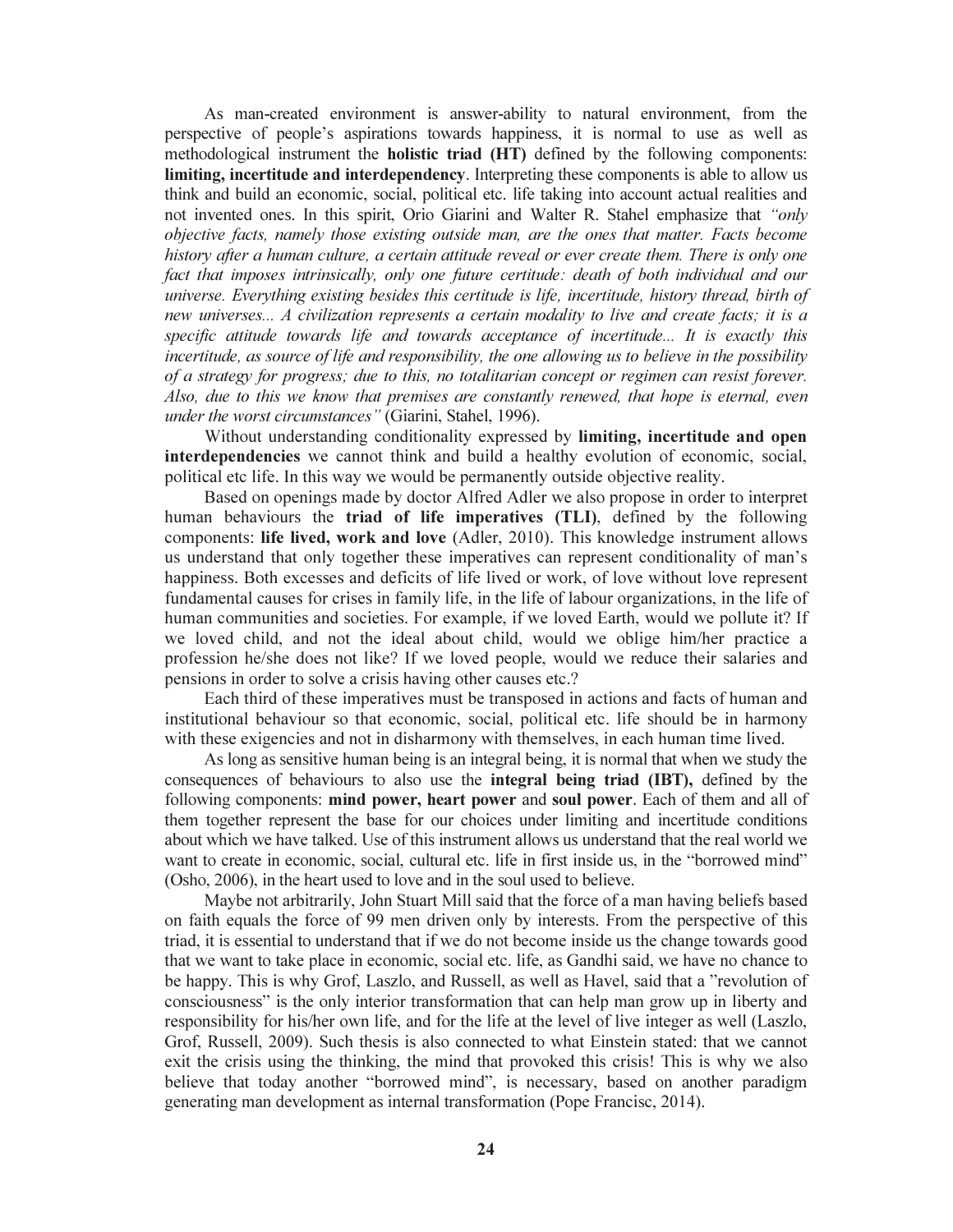As human society as created environment means a culture of human behaviours related to life lived, work and love, the morality of actions and facts can be studied by means of morality triad (MT) made up of: truth, kindness and beauty. Such knowledge instrument is today more important than ever, as, according to Pope John Paul II, we face a sense evolution of knowledge oriented towards "up" and its evolution in an opposite direction, towards "down" (Pope John Paul II, 2004). Today a situation has been reached where the fruitage of hands and mind endangers life in its thoroughness.

In his famous speech about moratorium, the Nobel laureate for physiology and medicine in 1967, the biologist professor George Wald, from Harvard, used arguments in order to support the idea that knowledge should not mean power, especially military power, but wisdom, namely ration in love.

In the same spirit, Nobel laureate for physiology and medicine in 1937, Albert Szent-Györgyi said: *"Tools can be used both for construction and for extinction, in order to raise life level or to destroy it. The stronger the tool, the higher the life level reached, but also the more it can kill and destroy. Militaries transformed science accomplishments intended to enrich life into instruments for destroying it. We, the biologists, have reached admirable knowledge of the way our nerves work; the militaries used our knowledge in order to produce neuro-paralyzing toxic substances. We have reached admirable knowledge of disease nature, especially of infectious diseases; the militaries used this knowledge in order to improve the instruments of bacteriologic war. We have reached admirable knowledge of plant live; based on this knowledge, the militaries created defoliants. We released hidden energies of atoms in order to raise life level and dissolve the difficult unique; based on this knowledge, the militaries created atomic bombs and hydrogen bombs, that could completely destroy humanity. This transforms the army-centred society into a death-centred society, advancing towards extinguishment"* (Szent-Györgyi, 1981).

This methodological instrument helps us understand that today we witness "man failing" and that therefore humanity has no need to enter scientific knowledge era, as stated, but in the era of morality of using scientific knowledge, from the perspective of "health of common live integer" (Popescu, 2014). Such route is from "man failing" to "man rising" by means of: truth, kindness and beauty. As also stated by Einstein, this is the actual progress, the moral one in actions and facts of life lived, work and love.

Human society created its own social homeostasis, developing a democratic system based on the harmony and interdependency of the following powers: legislative, executive and judiciary. By using the triad of democratic society (TDS), we gain the possibility to understand that each of these components and all in harmony can contribute to the evolution of economic and social life in compatibility with people's aspirations towards happiness, with the exigencies of survival on this planet.

As sensitive human being is based on a certain culture formed by partisanship to live integer and experiencing his/her own life as existence in relation, understanding people's faith is compulsory in order to interpret their behaviour in life lived, in work and in love. In this respect, the instrument we name the triad of faith (TF) made up of: annunciation, understanding and living becomes together with the other triads, indispensable to appreciating actions and facts situated on the right direction or on the opposite direction of evolution. In essence, by use of this triad we can understand that values promoted as "love the ones close to you as you love yourself", "do not steal", "do not kill" etc. are nothing else but commandments of a life in harmony with you, with peers, with Divinity and with live integer.

The system of triads proposed allows us understand that going in the right life direction can be only an evolution starting from common good of families and human communities, of labour organizations, of human societies in general. In this respect, it is eloquent for example Richard Branson's view that business must be done for people, for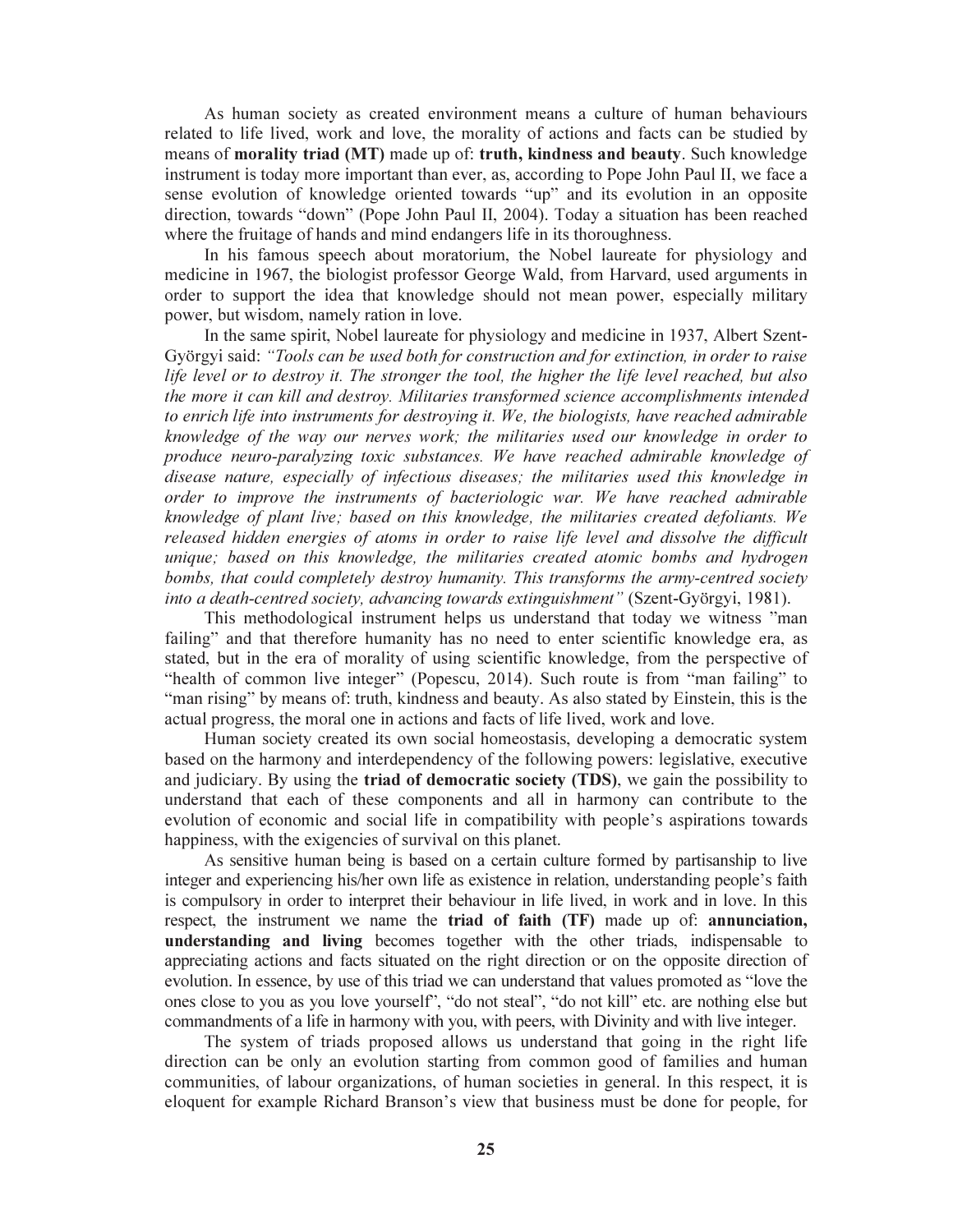their good and happiness and only then it generates healthy fruitage for all bearers of ecolonomic interests (Branson, 2012).

 For this, it is essential that systemic wisdom of "Mother Nature", as "live and conscious" organism should be in harmony with human society wisdom. Or, in better words, human society wisdom should result from systemic wisdom that we cannot be happy unless we think and live as part of life integer in which we are. In this respect, the words of Doctor Alfred Adler are relevant, meaning that human being was endowed with all necessary organs: eyes, hands, legs, mouth, brain etc., having at the same time both biologic and social functions (Adler, idem, p.201). Only education in love and in full understanding of life as "exigency in relation" is necessary so that the social functions of these organs should be in harmony with biological functions, so that using our minds and hands we should produce the goods we need, however in harmony with who we are, with the health of common live integer.

### 3. A Few Thoughts about Sustainable-Healthy Dualism

Based on what we presented above, we would like to formulate a few interpretationsthoughts about the need to reconceptualise evolution as development, using healthy concept instead of sustainable one. We integrate these conclusions reached according to paradigm "health of live integer" in a new economic science that we would like to name ecolonomy. Essentially, it proposes to interpret economic life health as organic part of social life health and in harmony with exigencies of common live integer. We can integrate the principles on which ecolonomy is based as a new way of thinking and living life under limiting and incertitude conditions into the following logical structure:

Ecolonomy is defined by: Wisdom: tune it systemically; Love: *fulfil it for* man curing; Knowledge: *use it with* responsibility; Ecology: *remove it from* excesses and deficits; Harmony: *ensure its* coherence; **Rationality:** subordinate it to **man**. Hope: promote it constantly. Faith: resonate it with live integer. Spirituality: feed it with sense values. Culture: keep its diversity. Game: harmonize it institutionally. Life: integrate it holistically.

These principles seen in unity and interdependences of relations among "integrated integers" express the wisdom of Nature Mother, as interpreted in the systemic vision about life as "game of live matter".

In the field of human matters representing, in fact, the essence of society economy, the concrete form through which these principles come to life is magisterially reflected by Richard Branson, when he states: *"… doing good does not mean only not destroying environment, not polluting, but also removing pollution occurred for the last hundreds of years, since the beginning of the industrial revolution. Restoring harmony with nature. But this does not mean only generating less harm: our obligation is to improve people's lives and the planet condition through business. It means helping less lucky people to find a way for earning their living, so as they could have the respectable life that they – as all human beings – deserve. It is an absolutely essential fundamental right of each and every human being to receive the necessary means for earning their living, for getting food and shelter for them and for their families and to satisfy medical needs. It means reinventing the way we live, in order to create a much more balanced, healthy and peaceful world"* (Branson, idem, p.19).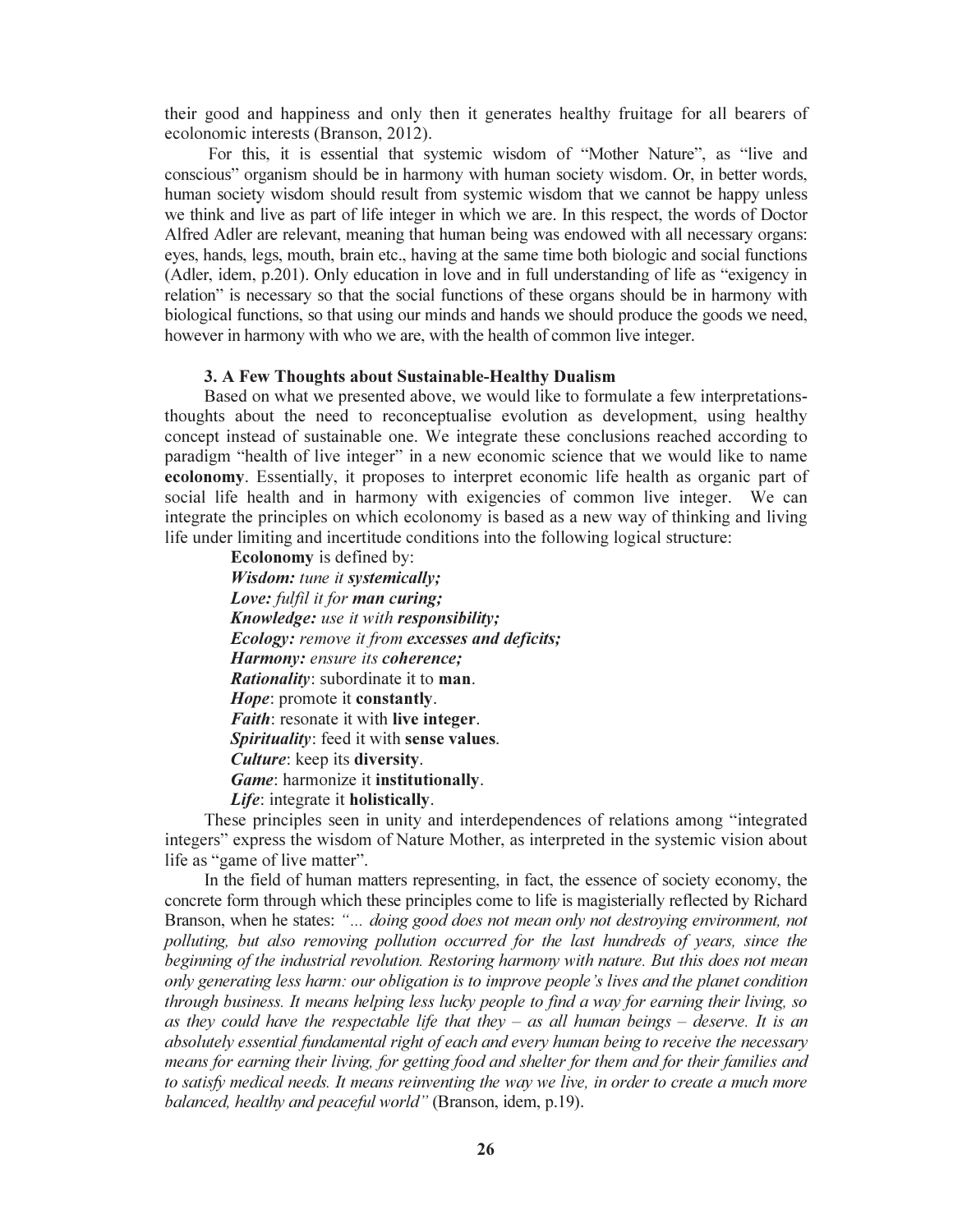In a fundamentally interdependent world, become unique in its functional determinations, economic life cannot be described and interpreted any longer by means of concepts, theories and models dissociated from social life, detached from the ecological context in which they are, from evolution institutional framework. As shown before, lack of social-human and ecological perspective in approaching phenomena and processes in economic life generated simplest, unrealistic theoretical models, without any base of interactions contained by live integer where their sense functionality is framed.

### 4. Deficiencies of Sustainable Development Concept

Even in 1972, in the first Report towards the Club in Rome, named *Enhancement limits*, where this process is globally approached, a conclusion was drawn that humanity needs to rethink the evolution model for economic life and get to "organic economic growth", in harmony with nature exigencies, with social-human rationality (Meadows, Meadows, Randers, Behrens III, 1972).

All subsequent reports towards the Club in Rome contours in a very well argued form the deficiencies of the current economic growth model materialized in systemic pollution, waste of resources, development of inhuman social inequalities, increase of tension between unlimited super consumption of biology and moral for a few billion people and under consumption endangering survival for billions of people etc., nature collapse and impossibility of a life in dignity on Earth planet essentially represent the elements causing the current world crisis considered a systemic one.

In 1987, the Brundtland launches the ideology of the new model, within the same capitalist vision of getting to sustainable development harmonizing life of current generations with life of future generations, firstly in economically developed capitalist countries (Brundtland, 1987).

The essence of the concept cannot be consider inadequate for the situation of systemic crisis in which we are, but in our opinion it is partial and detached from the exigencies of live integer health, as we presented them.

From this perspective, such vision not only that is not covering as thoroughness, but it leaves outside actual policies and practices, especially of multinationals, the development of inhuman social inequalities, increase and diversification of systemic pollution processes, measurement of economic growth by means of an indicator considered cancerous (GDP), from the perspective of live integer health. Also, huge financial profits are in contempt for social-human and ecological profits, the economic growth processes that the market should feed on behalf rationality become an intrinsic purpose and the life quality of more and more people on the planet is at survival limit, under economic-social aspect (Capra, ibid., p.498). Even worse, this global GDP, representing an increase as compared to 50 years ago, means in real terms more than 70% pollution, according to certain calculations. This means that what economic life won globally, the natural environment lost, nature collapse being considered by a Report towards the Club in Rome s representing the most serious expression of the current world crisis (Wijkman, Rockstrom, 2013).

In this context, we appreciate that sustainable development, sustainable as a beautiful dream; since launched, not only that it has not produced healthy fruitage as regards the quality of most people on Earth, but on the contrary, it remained at dream level patched up here and there with formulations such social responsibility of corporations, pollution market solves pollution problems, polluter pays etc. (\*\*\*)

The replacement of sustainable development concept by healthy development concept is, in our opinion, not only a semantics problem, but a new way of thinking and interpreting theory and practice of economic-social life evolution for the following at least one hundred of years.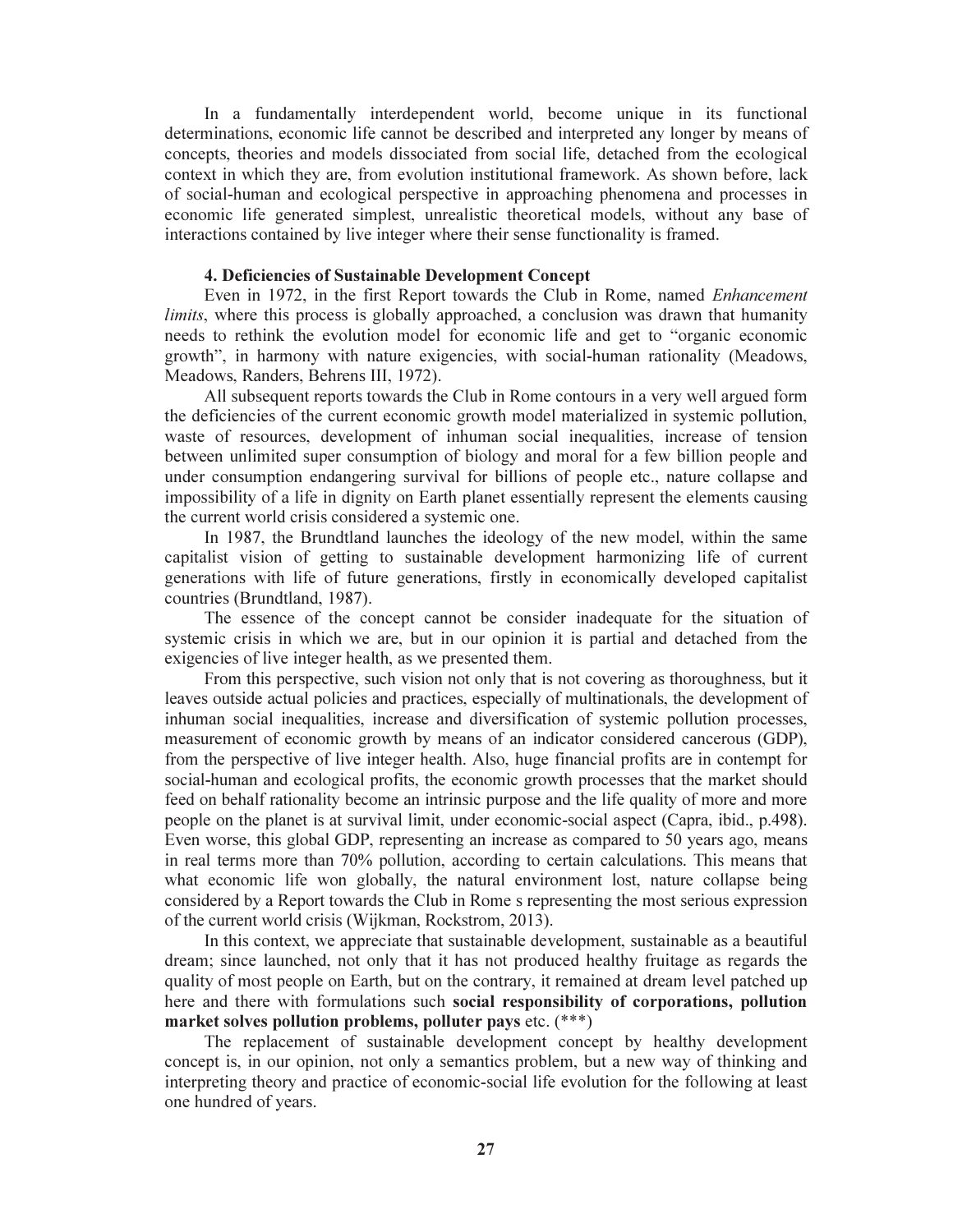We believe that a healthy evolution of economic and social life in totality can be obtained only by rethinking from roots the current model of capitalist economy.

Accepting thesis that human society economy is a live organism created by man for man's and All Man's good, it is normal that such live system should have its own homeostasis that allows him/her evolve in a healthy way. A healthy development can be carried out only on the bases of a healthy economy, where inputs, transformations and outputs form an interrelation system opening until live integer level, its health representing the condition and expression of its operation efficiency.

The healthy development model we propose is designed based on the paradigm of life integer health based on a value system, from where new human and institutional behaviours originate, under limiting and incertitude conditions. These values result from expressing and experiencing life as game of live matter and they mean that conditionality impossibly to break without endangering equilibrium at global, planetary scale. It is true that at the base of this model promoted by classical economic science, the values are excluded from foundation of each theory and corresponding models, as if economic and social life would not mean human behaviours fighting against rarity and incertitude. Maybe if people by their behaviours did not exist in economic and social life, and phenomena in human society economy were cosmic such as earthquakes, snow, rain etc. we would not need values. However, as human society economy means human behaviours choosing under limiting and incertitude conditions, the values that should be the base of them represent beliefs base on the faith that they must think, live and act on behalf of people, by means of people and always in harmony with nature.

In this respect, our opinion is that getting from the paradigm "business means power to compete market and life" to "business means wisdom to serve people and life in its entirety" represents the condition and expression of healthy development.

At the base of healthy development we locate the following values resulting from the exigencies of common live integer:

• *harmony,* as universal value of micro-cosmos in which we are, defined by the following attributes: adjustment, coherence and resonance whose exigencies guide human behaviours always and always within equilibrium limits,

• *freedom in responsibility* and not simply freedom is the value detached from the wisdom of the human-created environment to which liberty in love and liberty in harmony can be added, in this way building the bases of human and institutional behaviours that do not slip into the negative area as so far: *I do what I want, I do not give account to anybody* etc. Healthy development is impossible without freedom in responsibility, as life essence, says doctor Viktor Frankl, is undertaking responsibility of living in harmony as integrated integers and not detached, isolated (Frankl, ibid., p.123).

• *human solidarity* as value of a healthy evolution is in fact the expression of understanding life as "existence in relation". It is at the same time freedom in responsibility and freedom in love, it is in fact human and institutional behaviour located on the normal direction of life in harmony. Only sensitive human being, as Dalai Lama says, is the one knowing, understanding and living human solidarity as a healthy behaviour under conditions of incertitude, of occurrence of risks caused by evolution: poverty, diseases, earthquakes, wars etc. This is why excellence in solidarity is in fact incomparably more precious than excellence in competencies! It shows that fundamental element of education in love and integral understanding of life must be humanity in specialist, in political man, in professor, in doctor, in engineer etc. Without humanity in professional, he/she can slip by his/her behaviours outside exigencies of live integer health, causing more evil than good.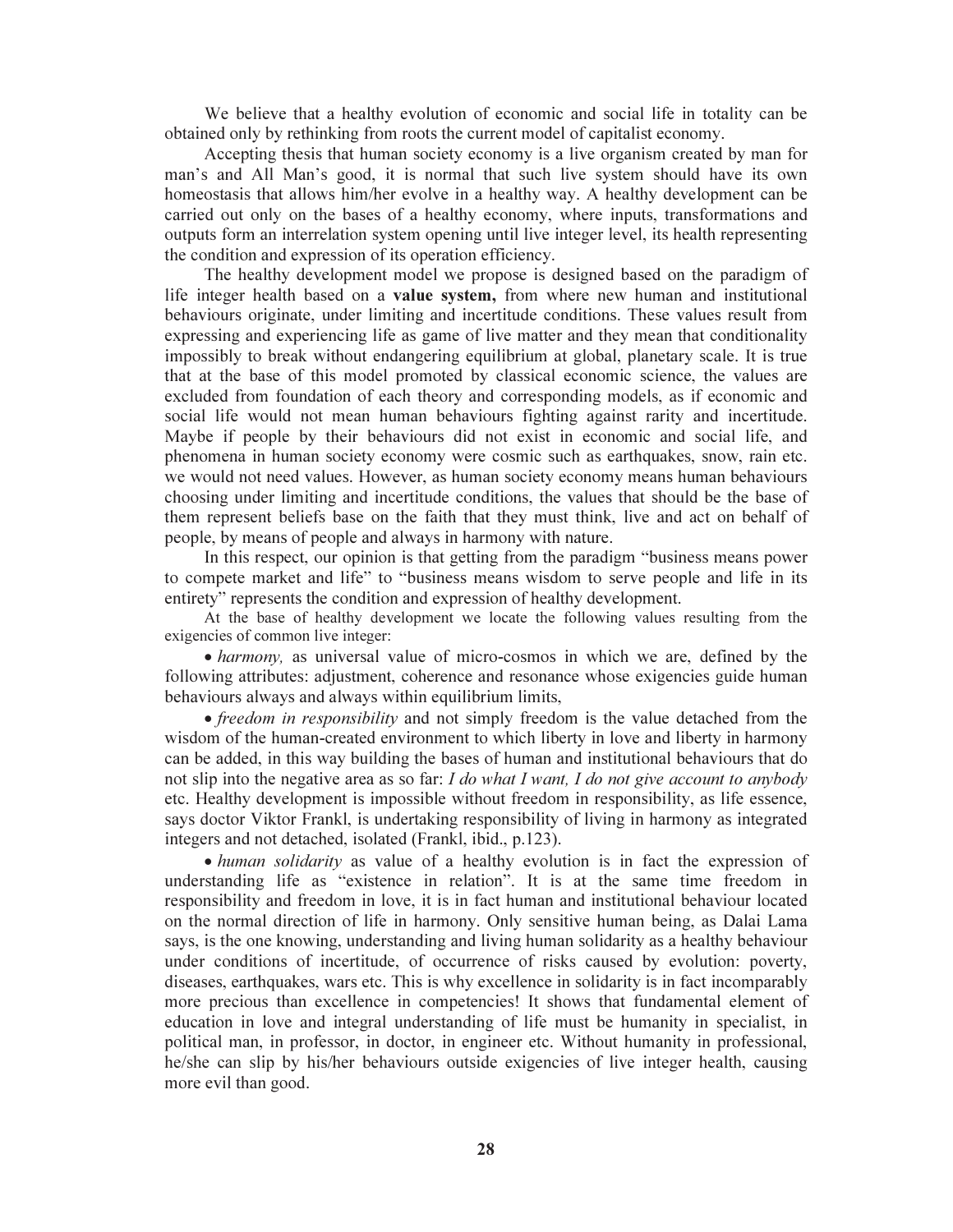• *social community* represents another value of a healthy development; always and everywhere collaboration and cooperation among people and communities, in organizations etc. represent the solution of any crisis, of progress by solidarity and not by egocentricity. The compassion value does not mean pity, as often understood incorrectly, but it represents a high appreciation of sensitive human being according to which a suffering man is a man like you and therefore you and him/her and us and all of you want the same thing: to defeat suffering and to gain happiness. In their unit and interactions, these values represent the premises so that our choices under limiting and incertitude conditions should not be governed by: egocentric egoism, criteria that endanger the health of man and of family that he/she is part of, community in which he/she lives, organizations where he/she works, societies where it generates fruitage, nature where he/she survives. Based on these values we can say that the actual progress ensured by healthy developmentis the one founded on morality of actions and facts for using scientific knowledge, for man's and for every man's good. We should remark in this respect the words of Nobel laureate in medicine, Albert Szent-Győrgyi: *"Our fundamental principle should be that everything we create should serve ourselves, should serve man, should serve community, and should not become their master. Machineries are good as long as they serve us and they are our instruments. If they become our masters, if they ruin our lives filling world with dirt and noise – they are not longer useful. Technocracy is wonderful if it makes us able to produce without perspiration and allows us have more time available for our human aspirations. If we can produce more efficiently under the ward of big corporations, then we should allow existence of big corporations as long as they serve us, as long as they enrich our lives. Technical progress is*  wonderful, however, if it profanes our nest, if it uglifies it and makes it irreplaceable, then it *is better not to have it" (*Szent-Győrgyi, 1981)*.* 

Implementation of values in the model of healthy development implies as next step operationalizing of principles that connect actual economic, social, political etc. life, and from their unit adequate strategies and policies result.

Within essential principles for supporting a healthy development replacing old principles, we integrate: win-win for all bearers of ecolonomic interests: employees, employers, families, communities, state, natural environment. Such principle is fundamentally opposite to the current principle win-loss highlighted by what I said before: global GDP wins, but natural environment losses.

Detachment of social from economy in economic growth models, in economic theories so far, as already demonstrated, shows narrow vision upon the value of economic goods, strictly monetary, market, of win-loss type, ignoring social and ecological costs in economic life, as if economy were outside social and ecology of live world and not an integrating part of them. Cost-benefit analyses at the level of big corporations highlights huge private profits of them, social costs being ignored, especially those related to improving life quality, to environmental deterioration (Popescu, ibid., p.394).

In accordance with exigencies of health of life integer, we say NO to competition among people, as engine of economic life and YES to man's competition with himself/herself, on a background of communion among people, their collaboration and cooperation.

Research in transpersonal psychology field emphasizes that when man compete with his/her own self-development potential, he/she can positively use love for people, authentic knowledge and faith is hope certitude. At the opposite pole, competition among people generally brings to light their worst part, especially where freedom sleeps under egocentrism (not embedded by altruism) impulse, freedom without responsibility etc. Richard Layard, professor and adviser of the former prime-minister John Major in his work *Secrets of Happiness,* presents in this respect the wisdom of the fable "Buridan's Donkey" in splendid graphic interpretation communicating by mend of images (Layard, 2007).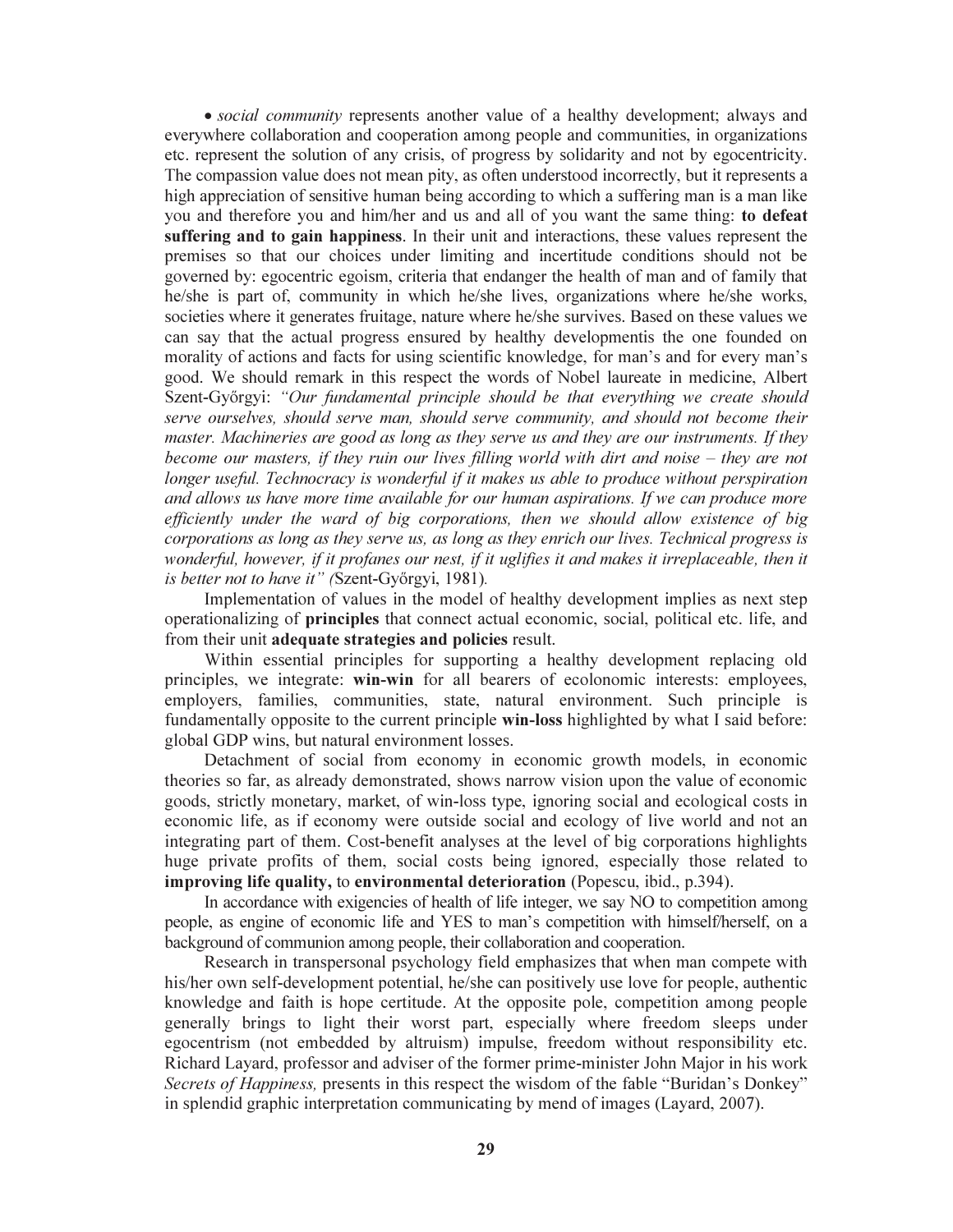Under limiting and incertitude conditions offered by Earth planet, the rationality principle must be naturally harmonized with hope principle so that rationality sense should be only the one contained in the hope for the better and not outside it. If rationality results from limiting as inevitable circumstance, hope is born as optimum principle from conditionality perspective called incertitude. Limiting without rationality would mean waste in itself, while incertitude without hope would men choices outside normal and natural sense of evolution. These principles by which we see operationalizing of values need to get in actions and facts from institutional mechanism based on the principle no one is above law to the institutional mechanism based on wisdom "no one is above love and truth".

Such transition is based on the fact that our society, as Maynard and Mehrtens stated, *"in front of the monumental challenges of the final years in the twentieth century, needs visions of a future that is so attractive, inspiring and convincing, so that people deviate current mentality concentrated upon immediate crises to a state of impatiently anticipating future – a future where the health and wellbeing of Earth and of its inhabitants will be ensured"*.

#### Acknowledgement:

This paper has been financially supported within the project entitled "Horizon 2020 - Doctoral and Postdoctoral Studies: Promoting the National Interest through Excellence, Competitiveness and Responsibility in the Field of Romanian Fundamental and Applied Scientific Research", contract number POSDRU/159/1.5/S/140106. This project is cofinanced by European Social Fund through Sectoral Operational Programme for Human Resources Development 2007-2013. Investing in people!

#### Notes and references

- 1. See Adler A., Sensul vietii, Univers Enciclopedic Publishing House, Bucharest, 2010, pp.35-36.
- 2. Branson, R., Afacerile pentru oameni, Publica, Publishing House, Bucharest, 2012, p.13, p.301.
- 3. Brundtland G.H., Report of the World Commission on Environment and Development: Our Common Future, http://www.un-documents.net/our-common-future.pdf, accesed on 02 October 2014.
- 4. Bryant H., Maynard J. S, Mehrtens, E. Al patrulea val. Afacerile secolului XXI, Antet Publishing House, Bucharest, 1996.
- 5. Capra F., Momentul adevărului. Ştiinţă societate şi cultură. O viziune fascinantă asupra unei noi realități înconjurătoare. O reconciliere a științei cu spiritul uman, pentru un viitor durabil, Tehnică Publishing House, Bucharest, 2004, p.497.
- 6. Dalai Lama, Despre fericire, viaţă şi multe altele. Conversaţii cu Rajiv Mehrotra, Curtea Veche Publishing House, Bucharest, 2010.
- 7. Einstein A., Cuvinte memorabile, culese şi adnotate de Alice Calaprice, Humanitas Publishing House, Bucharest, 2008.
- 8. Frankl V. E., Omul în căutarea sensului vieţii, Meteor-Press Publishing House, Bucharest, 2009.
- 9. Giarini O., Stahel W. R., Limitele certitudinii. Înfruntând riscurile în noua economie a serviciilor, Edimpress-Camro Publishing House, Bucharest, 1996.
- 10. Grof S., Dincolo de raţiune. Naştere, moarte şi transcendenţă în psihoterapie, Curtea Veche, Publishing House, Bucharest, 2008, p. 534.
- 11. Krishnamurti, Despre educaţie. Arta învăţării şi valoarea vieţii, Herald, Publishing House, Bucharest, 2012, p.50.
- 12. Laszlo E., Currivan J., CoSmos. Un ghid al co-creatorului spre o Lume Unitară, For Publishing House, Bucharest, 2011.
- 13. Laszlo E., Russel P., Grof S., Revoluţia conştiinţei. Noua spiritualitate şi transformarea planetară, Elena Francisc Publishing, Bucureşti, 2009.